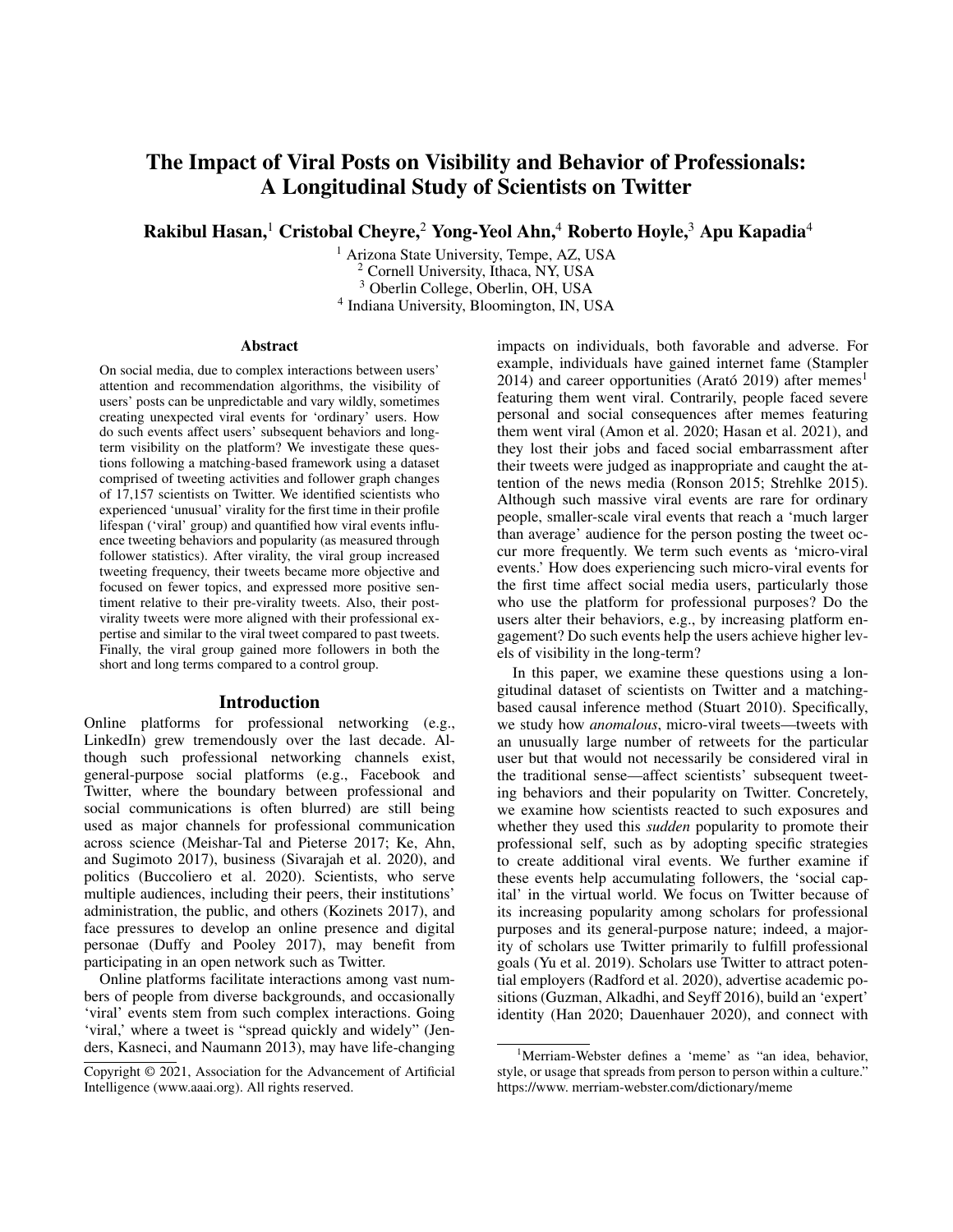peers and related associations to build a community (Mohammadi et al. 2018). Additionally, Twitter's public nature facilitates complex and unexpected interactions that breed viral events, thereby making Twitter an appropriate and attractive platform to study our research questions.

We study the following research questions:

- RQ1 Do micro-viral events influence people's tweeting behaviors on Twitter (e.g., changing tweeting frequency, sentiment, objectivity, and topics of tweets, and posting tweets that are more similar to the viral tweets and relevant to the users' professional expertise)?
- RQ2 Do micro-viral events influence short- and long-term visibility on Twitter (i.e., follower gain or loss)?

We study the impact of micro-viral events on the posters of a tweet using a matching-based inference framework on a longitudinal Twitter dataset. The dataset was collected over a period of more than two years and eight months. During that time span, we monitored 17,157 Twitter users, who were identified as scientists (Ke, Ahn, and Sugimoto 2017), and recorded their tweeting activities and changes in the follower graph using the Twitter API. From this data, those who experienced micro-viral events (the 'viral group'; for simplicity, in the rest of the paper we will omit the designation 'micro' unless we want to highlight the features of our definition; the formal definition of micro-viral events is provided below) *for the first time* since they started using Twitter were identified. Using a matching procedure, we identified a 'nonviral' control group of users who never experienced virality but had a similar profile and tweeting activities as the users in the viral group (until the viral event). By comparing these two groups, we quantified the impact of micro-viral events on viral users' behaviors and the short- and long-term visibility (follower gain or loss).

Our findings suggest that micro-viral events changed scholars' tweeting behaviors. After a viral event, viral scholars tweeted and retweeted more frequently compared to their matched non-viral counterparts. Compared with their previrality tweets, they also posted tweets i) with a higher positive sentiment, ii) containing more factual information, iii) focused on fewer topics, and iv) similar to their first viral tweet. Additionally, viral events facilitated short- and longterm follower gains, and expanded one's reach to the general public. These findings add to the understanding of the use of social media to promote professional reputation by scholars and people in other professions where reputation helps to advance their careers.

# Background and Related Work

# Scholars' Use of Twitter

Jordan and Weller identified four reasons for using social media platforms by academics: maintaining a personal learning network, promoting the professional self, promoting and seeking research publications, and advancing one's career (Jordan and Weller 2018). Maintaining presence on online platforms (including Twitter) was regarded as creating a 'digital self,' where academics promote themselves in a competitive environment (Shah and Cox 2017; Radford

et al. 2020; Mohammadi et al. 2018; Lemon, McPherson, and Budge 2015). Twitter provides a unique opportunity for scholars to communicate science to the public (Côté and Darling 2018; Dudo and Besley 2016; Mohammadi et al. 2018) as Twitter is open to all and tweets are, by default, public. Scholars use Twitter to share research ideas (Dauenhauer 2020) and build collaborations (Mohammadi et al. 2018) that may directly benefit professional success. Twitter facilitates continued discussion and collaboration during academic conferences (Li and Greenhow 2015; Kimmons and Veletsianos 2016). In this paper, we go beyond understanding *why* and *how* scholars use twitter, and study how unexpected, but perhaps desired, events (such as viral tweets) help them achieve their identified goals, such as getting a community's attention, and if and how impacted scholars capitalize on such events by changing their behaviors on the platform.

#### Defining and Identifying Micro-viral Events

Previous research characterized 'viral' events from different perspectives. Jenders et al. indicated a tweet as viral when the number of retweets it had received exceeded some threshold (such as 50) (Jenders, Kasneci, and Naumann 2013). Subbian et al. considered a tweet as a viral tweet when it received a higher number of retweets compared to other tweets (e.g., 90th percentile) (Subbian, Prakash, and Adamic 2017). More complex measures of virality have also been proposed that consider the structural properties of the diffusion, such as the depth of the cascades (Dow, Adamic, and Friggeri 2013) and the average distance between all pairs of nodes in a diffusion tree (Goel et al. 2015). By contrast, we characterized a tweet as a micro-viral tweet if it had received a higher number of retweets compared to other tweets of the *same* user, as our goal is to measure the impact of viral events that are rare and unusual for the person who experienced them, even if they would be unremarkable for highly popular users, which is why we call them micro-viral events.

#### Impact of Viral Events and Strategic Behaviors

Prior research has shown that viral events help accumulate followers (Myers and Leskovec 2014). Such events may help scientists reach people outside of specific research fields or even scientific professions (Côté and Darling 2018). Such unusual but desired attention from peers may increase (or decrease) scientists' engagement to the platform and their tweeting behaviors (Adelani et al. 2020). In particular, we aim to detect if scientists' behavioral changes are directed to increase the odds of receiving more attention (e.g., subsequent viral tweets) and accumulate more followers. Prior research has shown that frequent tweeting promotes follower accumulation (Schnitzler et al. 2016). Regarding content, Berger and Milkman found that content expressing positive sentiment were more likely to go viral (Berger and Milkman 2012). Schnitzler et al. advocated scientists to maintain objectivity in tweet content (i.e., free from personal bias) and engage in professional conversations with fellow scientists (Schnitzler et al. 2016). In this work, we investigate whether scholars demonstrate more of these behaviors, and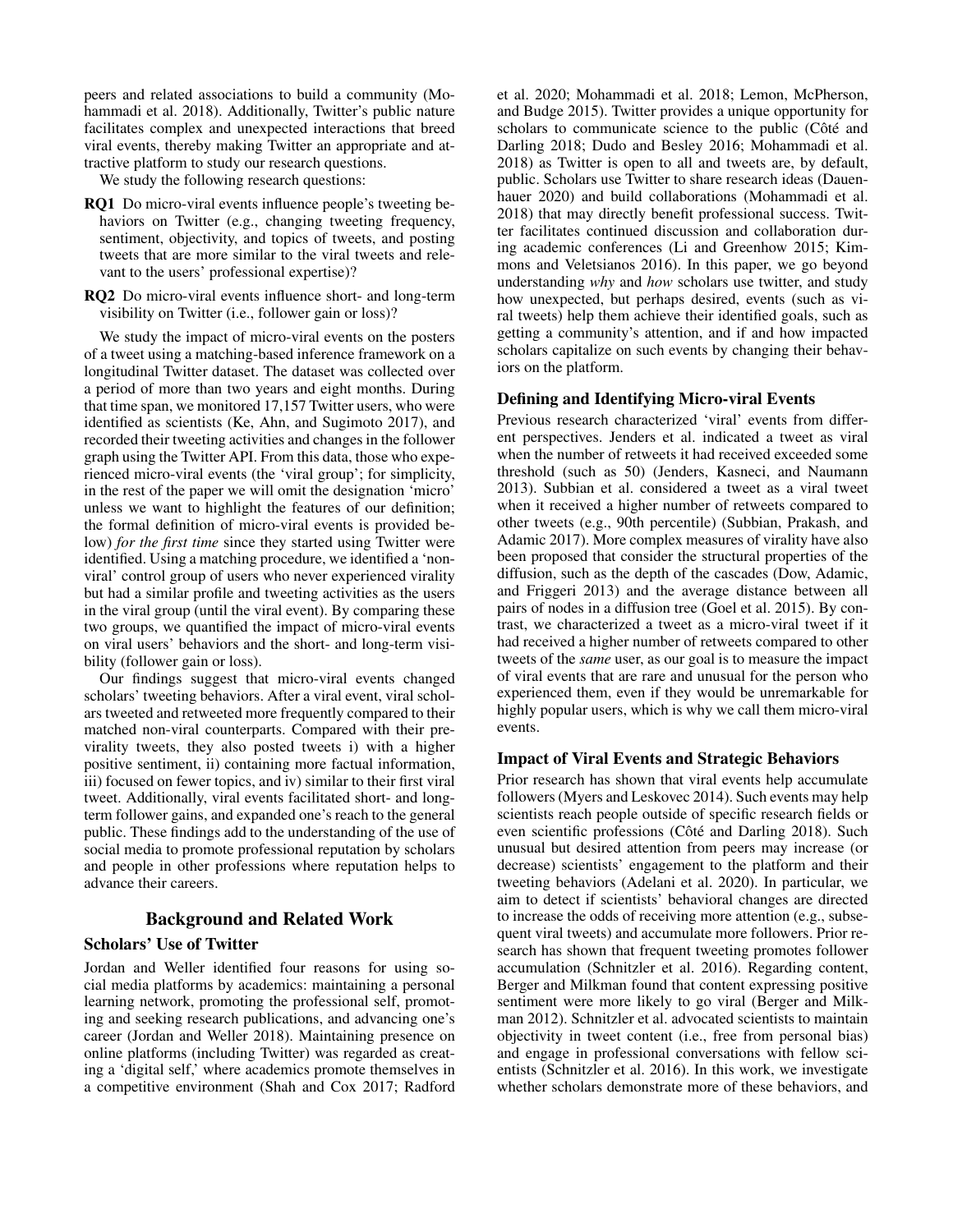several others, after achieving virality, even if it is a small degree of virality.

# Method

Establishing causal effects with observational data is challenging, as it is difficult to eliminate all non-causal explanations (Shalizi and Thomas 2011). Here, we employ a matching method with a longitudinal database of tweeting activities and follower accumulation to compare outcomes experienced by viral and non-viral users after viral events. To create this dataset, we followed 17,157 scholars on Twitter from July 1, 2017 to February 15, 2020 and collected their tweets, retweets, and changes in followers over time. Using this dataset, we identified users who experienced micro-viral events (we call them 'viral users') for the first time in their profile's lifespan. Although viral events may influence future interactions and follower gains/losses on Twitter, simply comparing tweeting behaviors and the number of followers of viral users before and after viral events would lack a counterfactual. Thus, to isolate the impact of viral events, each viral user was matched with a user with a similar number of followers and tweeting behaviors up to the point of the viral event but who never experienced virality. This matching procedure approximates controlled experiments (Ho et al. 2007) and allows for stronger inference from observational data. Although it is impossible to rule out possible influences of unobserved confounders (e.g., factors that affect both the ability to create engaging tweets that go viral and attracting large followings), by comparing how the tweeting behaviors and number of followers of viral vs. non-viral users diverge after a viral event, we provide a stronger argument for a causal relationship between the viral event and the observed changes than simply examining correlations.

# Data collection procedure

Selecting the initial set of users. Our dataset builds on previous research on the use of Twitter by scientists (Ke, Ahn, and Sugimoto 2017). Their dataset comprised of 45,867 Twitter users, a majority being scientists or researchers. Since Twitter API has rate limitations (Twitter 2020), we selected a subset of the users for continuous data collection as follows. First, we identified the "novel tweets" (i.e., not a retweet, but can be a reply to another tweet) of each user in the initial dataset with the highest number of retweets to date (the 'peak tweet'). Then, the difference between the average number of retweets for tweets posted *before* and *after* the 'peak tweet' was calculated. After sorting users based on these values, the top 3,000 and bottom 3,000 users were selected for continuous monitoring. This set, therefore, contains users with the maximum 'ups' and 'downs' during their profile lifespan. We extended and diversified this set in two ways: A) users who had at least one tweet with 50 or more retweets were included, resulting in a set of 8,157 users and, B) a random sample of 9,000 users who never had a tweet with 50 or more retweets were included, totaling to 17,157 users. From July 1, 2017 to February 21, 2020, we continuously collected tweets posted by these users and changes in their follower graphs. This data collection procedure was approved by our institute's ethics board.

Selecting the final set of users. We monitored 17,157 users, but data from many of these users were discarded for various reasons that we describe in this section. We aimed to detect 'anomalous' viral events that were experienced by the users for the first time. The Twitter API provides a maximum of 3,200 past tweets of a user. Thus, we discarded 5,573 users who had posted more than 3,200 tweets before we started monitoring them. Next, users who either deleted their profiles or made them 'protected' (N=3,113), or did not post any tweets (N=762) during the data collection period, were removed. From the remaining users, 753 (9.7%) were identified as bots by the Botometer (Varol et al. 2017) (using a classification threshold of 0.49 as suggested by the authors of Botometer (Varol et al. 2017)). After this step, 6,956 users remained in the final set.

#### Defining and detecting micro-viral tweets

We consider a tweet as a *micro-viral tweet* only if it was both *popular* (in 'absolute' terms, although using a relatively low bar) and *unusual* (in 'relative' terms with respect to the user's past tweets). These criteria exclude some of the hugely popular tweets (e.g., by celebrities or politicians) because people with larger followings may regularly garner large numbers of retweets. Therefore, in our definition, we use both the absolute number of retweets and how anomalous it is for a given user, which is estimated by the z-score of the number of retweets. We chose 50 as the absolute threshold for retweets based on a previous study (Jenders, Kasneci, and Naumann 2013), which shows that retweets follow a Pareto distribution and only 4% of tweets get 50 or more retweets.<sup>2</sup> Thus, at first, we identified all tweets of a user with at least 50 retweets and included them in the set of 'potential viral tweets',  $T$ , for that user. Then, for each tweet  $t \in T$ , the z-score was calculated using the mean and standard deviation of retweets for tweets posted within the 10 weeks before  $t$ . If the z-score of a tweet was above eight, it was classified as a 'viral tweet.' Below, we explain how the 10-week time window and  $z$ -score threshold of eight were determined.

We chose 10 weeks as the window for calculating the z-score based on the auto-correlation of the users' weekly tweeting frequency as follows. First, for the duration of our data collection period, each user's weekly tweeting frequency was represented as a time series. Then, the autocorrelation coefficients of that time series was calculated for lags ranging from 1-to-20 weeks. For each time lag, we computed the mean, standard deviation, and 95% confidence intervals of the auto-correlation coefficients across all users (Figure 1). We selected 10 weeks because this is the longest time duration with mean correlation coefficient greater than

<sup>&</sup>lt;sup>2</sup>We experimented with other threshold values: 75, 100, and 150. But using higher values simply resulted in a smaller set of viral users, without any qualitative change. For example, using 100 as the threshold returned a *proper* subset of the set of viral users who were identified using 50 as the threshold. This was true for other higher thresholds as well.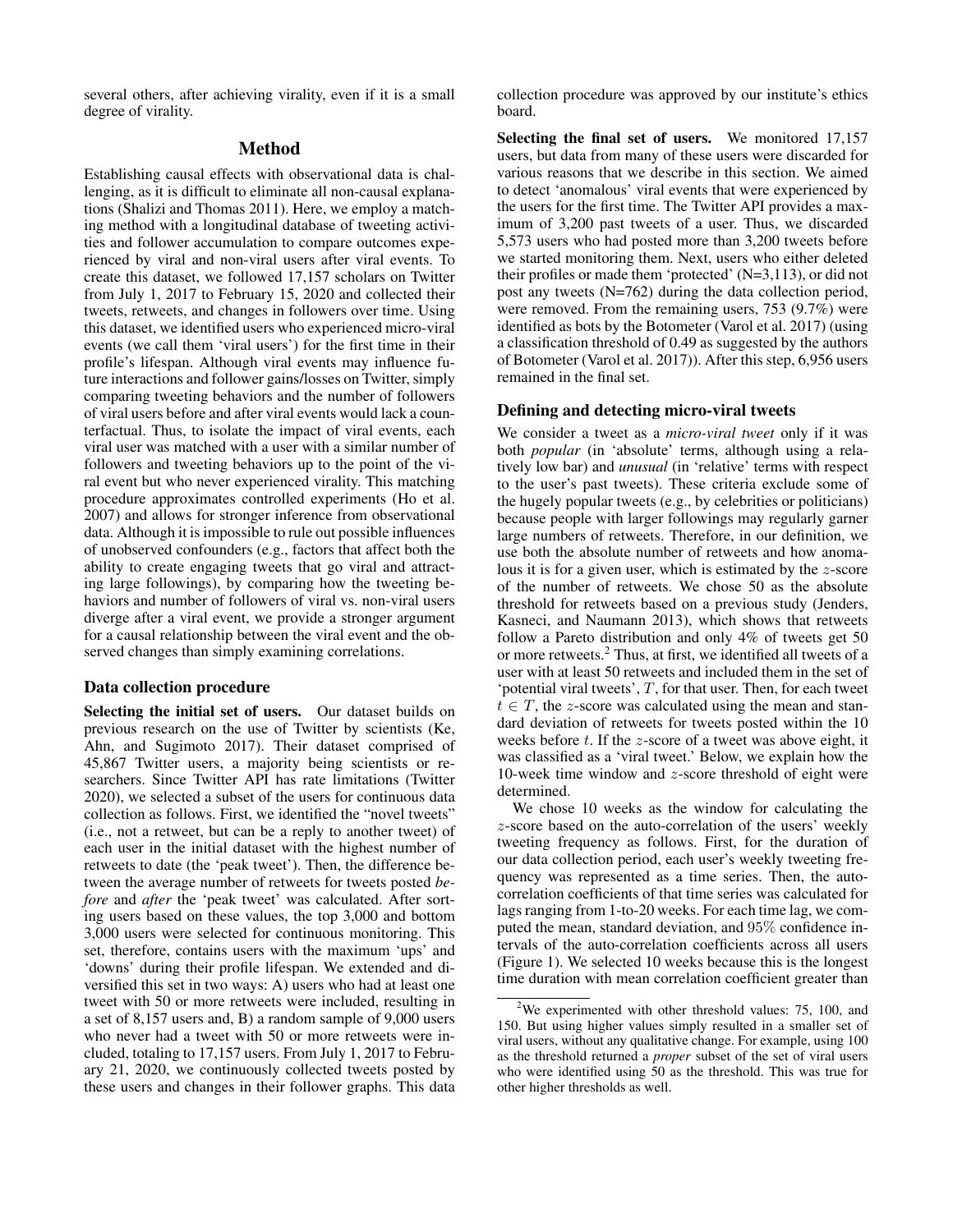

Figure 1: Auto-correlation of tweeting frequency per week.

0.1, indicating that the users' tweeting behavior had some consistency over this time interval.

The threshold for z-score was selected with the goal of maximizing the number of users who had only one viral event. This selection criterion would maximize the extraordinary aspect of the event for an user and minimize the number of users with subsequent viral events so that the effect of the first viral event on the outcomes could be isolated. To do that, we computed the percentage of users with a single viral event for different thresholds of z-score (ranging from two to 30) and chose eight since this maximized the number of such users.

Using these thresholds, we identified 1,610 tweets from 758 users as 'viral' events. Of them, 409 (54%) users had only one viral event and 68 (8.9%) users had 5 or more viral events.

## Matching Procedure to Create the Control Group

To isolate viral events' influence on users' behaviors and follower gain, we created a control group to compare with the viral group. For a 'fair' comparison, users in the control group should have similar follower networks and tweeting behaviors as those who experienced virality (Stuart 2010) until the viral event (after which the groups might diverge). Thus, each user in the *viral group* was paired with the most 'similar' user from the 'non-viral group', and these matched non-viral users formed the control group.

Selecting covariates for measuring 'similarity' between a viral and a non-viral user. The similarity was measured based on the following variables: number of followers, number of *novel* tweets (i.e., not a retweet, reply, or quoted tweet) and average number of retweets, URLs, and hashtags. These covariates were selected based on relevant literature. Prior research has shown that tweeting frequency, number of followers, and including URLs and hashtags in tweets were associated with obtaining large retweets (Suh et al. 2010; Schnitzler et al. 2016). We included *average number of retweets* to pair users whose tweets usually received similar attention. Although account age may influence retweets (Suh et al. 2010), we omitted it since many Twitter users remain inactive after creating their profiles (Ruhela et al. 2016). We also omitted sentiment and emotion of tweets as many viral and non-viral users had posted only a few tweets and thus estimations of affec-

|             | <b>Viral users</b> |                | <b>Non-viral users</b> |               |  |
|-------------|--------------------|----------------|------------------------|---------------|--|
|             | <b>Before</b>      | After          | <b>Before</b>          | After         |  |
| Tweets      | 34.36 (51.68)      | 38.94 (115.58) | 27.97 (47.22)          | 24.32 (38.30) |  |
| Retweets    | 5.14(7.70)         | 9.93(21.68)    | 4.20(6.29)             | 3.94(12.63)   |  |
| <b>URLs</b> | 0.75(0.25)         | 0.81(0.24)     | 0.76(0.25)             | 0.78(0.30)    |  |
| Hashtags    | 0.37(0.47)         | 0.33(0.44)     | 0.38(0.52)             | 0.39(0.52)    |  |

Table 1: Mean (SD) number of tweets and retweets, URLs, and hashtags per tweet in 10 weeks before and after viral events.

tive properties may be unreliable. Including these variables would also increase the large number of covariates and may result in a poor similarity measure in the Euclidean space (Stuart 2010).

Estimating covariates. The identified covariates were estimated as follows. For viral users, the number of followers was equal to how many followers they had immediately prior to their respective first viral event. Covariates whose value depended on tweets (e.g., the average number of URLs) were computed using tweets posted by viral users within 10 weeks prior to their respective first viral event. For non-viral users, the covariates were computed based on the viral users with whom they are being compared to measure similarity. Thus, while computing the similarity between a *non-viral* user and a *viral* user, tweets posted by the *nonviral* user within 10 weeks before the first viral event of the *viral* user were used to calculate the covariates, and the number of followers was equal to how many followers the non-viral user had immediately before the same viral event. Measuring similarity based on covariates computed prior to the viral events ensures that no covariate was affected by the treatment (the viral events in our case) (Stuart 2010). The 10 week period was selected by observing the consistency of users' behavior within this interval. Table 1 shows covariate estimates for the two groups before and after the first viral events (the number of followers is not shown as they were computed just before the viral events).

Matching with the Nearest Neighbor in an Euclidean space. All users were embedded in a Euclidean space defined by the covariates as axes. The z-scores of the covariates defined the position of the users in that space. Then, each viral user was paired with the closest non-viral user as identified by the *k-nearest neighbor (KNN)* algorithm (with  $k = 1$ ). We used z-scores of covariates instead of raw values in the matching procedure since the covariates feature widely different ranges. For example, number of followers varies in the order of thousands, while the average number of hashtags per tweet has a range of zero to one. Thus, if these raw values were used, covariates with smaller ranges of values would have been ignored while computing the distance between two users in the Euclidean space. Note that using zscores does not disregard the correlations among covariates while computing the distance since it only normalizes with variance and not co-variance.

Our goal was to find unique matches; one way to achieve this was to match without replacement: once a non-viral user had been matched with a viral user, we discarded the non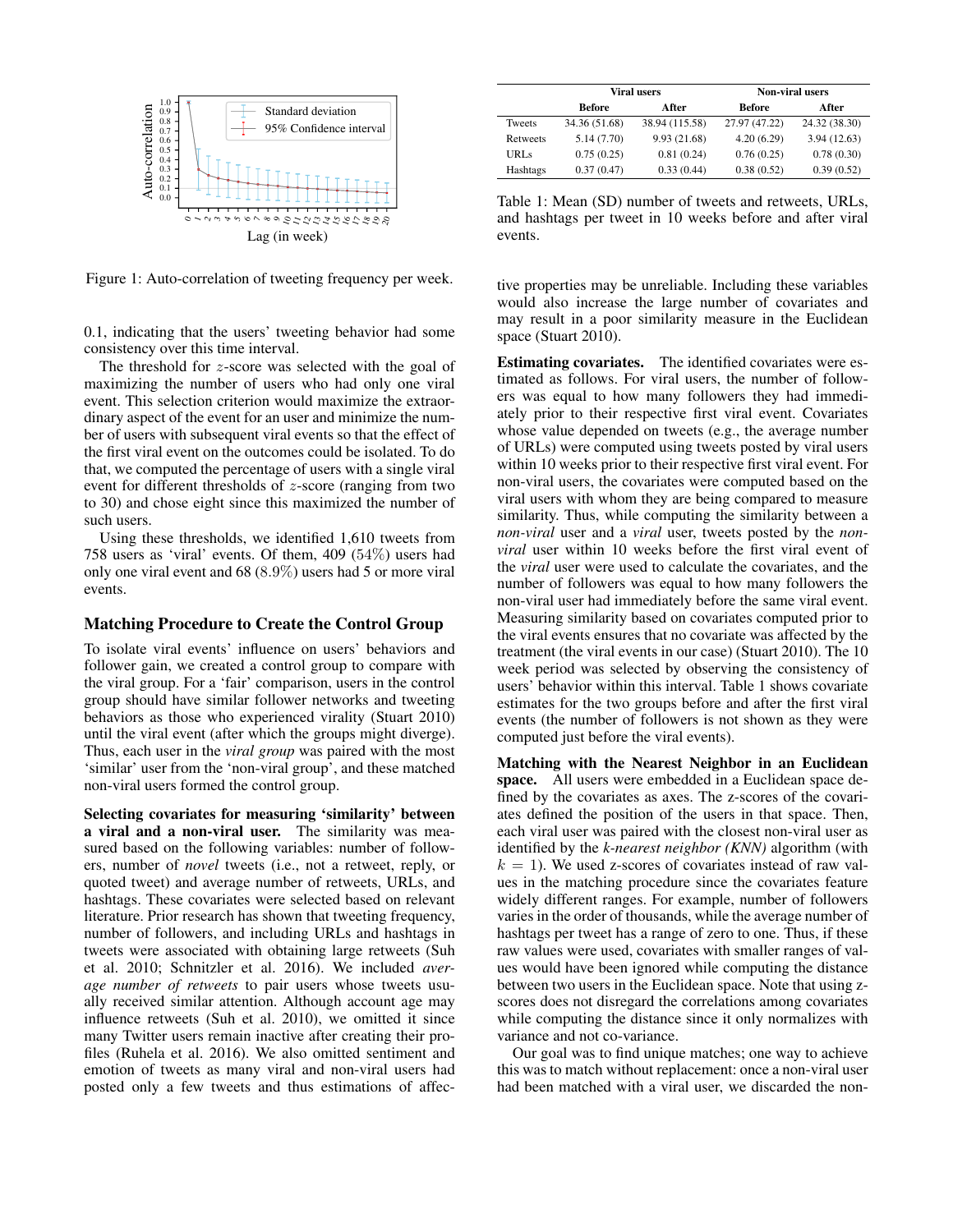viral user from the pool of potential matches for subsequent viral users. But the result from this procedure would depend on the order in which non-viral users were considered for matching and may not result in the best possible matched pairs. We avoided this shortcoming by considering all nonviral users as potential matches for all viral users, pairing two users when they had the smallest distance among all potential pairs. This resulted in duplicate matches, which we resolved with an iterative procedure outlined in Algorithm 1 and explained in the following section.

At first, this algorithm finds  $N$  non-viral users who are nearest to a viral user  $(N$  was set experimentally, see below). Then, it matches the closest (non-viral) neighbor with the viral user. But that non-viral user may be nearest to more than one viral user, creating duplicate matches. It then finds and removes duplicate matches iteratively. In each iteration, it identifies a non-viral user who was matched with multiple viral users. Then, the match with the lowest distance was retained and the non-viral user was removed from all other matched pairs. The viral users in those pairs were rematched with the next nearest neighbor (from the initial set of  $N$  neighbors that were matched with each of them). This process continues until there are no duplicate matches anymore, or it is not possible to find a unique match for every viral user. The latter can happen when  $N$  is too small and it becomes impossible to re-match a viral user after detecting a duplicate match. We experimented with different values of N and found that setting  $N = 10$ , i.e. initially identifying 10 nearest neighbors for each viral user, was sufficient to obtain unique matches. This procedure identifies the best possible unique matched pairs regardless of the order of matching.

We further enhanced the comparability between matched pairs by removing pairs that had distances larger than one standard deviation, resulting in 670 matched pairs.

Evaluating the quality of the matching procedure. To assess the balance in the *observed* covariates in the matched sample, we compared the standardized mean differences (SMD) of the covariates for the matched pairs using our algorithm with SMDs for randomly matched pairs (Zhang et al. 2019). We conducted 100 trials of the random matching, computed the mean SMDs of the covariates across these trails, and compared them with the SMDs for the pairs matched by our algorithm. As Fig. 2 shows, all covariates except the number of followers had much smaller differences when matching was performed using our algorithm compared to random matching. We followed up this analysis with significance tests to examine whether differences in means are negligible for the matched pairs (see Table 2). The significant differences between covariates disappeared after matching, indicating that the paired viral and non-viral users had comparable follower networks and tweeting behaviors before viral events.

To assess the balance in the *unobserved* covariates, we conducted sensitivity analysis for three outcomes: change in followers after 10 weeks, change in followers at the end of data collection period, and change in the proportion of 'scientist' followers (see below for details on outcome variables). Note that the remaining outcome variables (e.g.,



Algorithm 1: Procedure for finding unique matched pairs.

tweeting frequency) cannot be used for sensitivity analysis since they were not compared between the viral and nonviral group; rather, they were compared within the viral group at two time points (i.e., before and after viral events). Figure 3) shows the results from sensitivity analysis using Rosenbaum bounds (Rosenbaum 2014), where the grey horizontal line indicates  $p = 0.05$ .

We hypothesized that viral events would positively impact follower-change. Thus, for the two outcomes related to follower-change, we plotted the upper bound of  $p$ values (Rosenbaum 2014). As the plot shows, virality affects both outcomes in the expected direction, and the effects become insignificant (i.e.,  $p \geq 0.05$ ) only after bias due to unobserved confounders (i.e.,  $\gamma$ ) exceeds 4.5 and 3.5, respectively. Thus, our findings are robust against strong bias from unobserved confounders (Rosenbaum 2014). For example, our analysis and conclusion regarding follower change after 10 weeks are valid even if the odds of treatment (i.e., experiencing virality) increase by 350% due to confounding bias.

For the third outcome (i.e., change in the proportion of 'scientist' followers) we plotted the lower bound of p-values, as we hypothesized that experiencing viral events would expand one's reach outside of the scientist community, leaving the proportion of 'scientist' followers lower than before.<sup>3</sup> According to Fig. 3, the expected effect of viral-

<sup>&</sup>lt;sup>3</sup>Findings matched our expectation (page 9)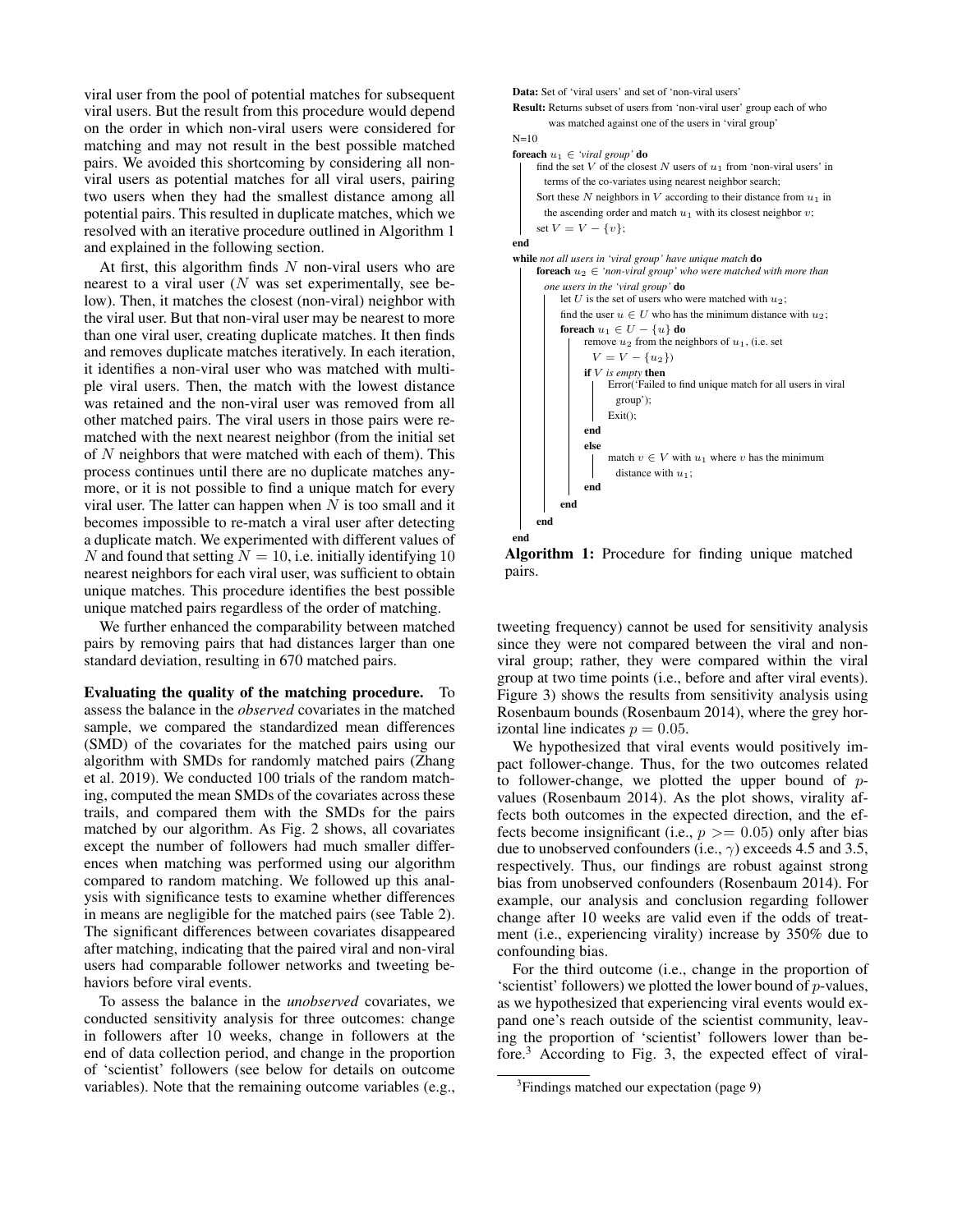

Figure 2: Standard mean differences of covariates for matching randomly and using our algorithm.

|                   | <b>Before matching</b> |        | After matching |      |
|-------------------|------------------------|--------|----------------|------|
| Covariate         | t-statistic            | p      | t-statistic    | p    |
| Average hashtags  | $-1.1$                 | 0.27   | 0.41           | 0.68 |
| Average URLs      | 3.1                    | 0.002  | $-0.4$         | 0.7  |
| Number of tweets  | 2.5                    | 0.01   | 12             | 0.23 |
| <b>Followers</b>  | 2.8                    | 0.006  | 0.83           | 0.41 |
| Retweet per tweet | 4.6                    | 0.0001 | 144            | 0.15 |

Table 2: Results of significance tests to assess the differences in means among covariates before and after matching.

ity on this outcome only diminishes when  $\gamma$  reaches to around 1.7, indicating moderate sensitivity to unobserved confounders (Rosenbaum 2014).

#### Pre-processing tweets

Computations involving tweet content (e.g., sentiment) were preceded by a pre-processing step using the TweetTokenize library.<sup>4</sup> This step removed white-spaces and punctuation, and replaced usernames, URLs, phone numbers, and time with *USER*, *URL*, *PHONE*, and *TIME* tokens, respectively. Only English tweets were used for these analyses.

# Evaluating the Effects of Viral Events on Outcome Variables

Below, we list the outcome variables (related to scholars' behaviors and follower gains) we examined, detail the procedures for estimating them, and explain how the effects of viral events on them were computed and compared. Although we report findings involving all the users who had (one or more) viral events, these computations were repeated for users with only one viral event and yielded comparable results.

#### Behavioral Changes

We studied virality's impact(s) on behavioral changes. We focused on behaviors related to building scholarly reputation as identified by prior research: tweeting frequency, sentiment, objectivity, and engaging *professionally* with other scholars (i.e., posting tweets that are aligned with the posters area of expertise) (Mueller and Stumme 2017; Schnitzler et al. 2016). We also examined if viral users, after the first



Figure 3: Results from sensitivity analysis. The horizontal axis shows odds of being treated (i.e., bias due to unobserved variables) and the vertical axis shows the upper/lower bounds of the probability of significant outcomes. The points where the curves cross the horizontal line (representing  $p =$ 0.05) indicate when the outcome becomes non-significant from significant (and vice versa). The large values of  $\gamma$  at these points indicates that there has to be large amount of bias for that switch to occur, demonstrating robustness of our findings against unobserved confounders (Rosenbaum 2014).

virality, posted tweets that were more similar to the viral tweet, presumably, as a way to re-create the cascading phenomenon, and if they tweeted on more (or less) diverse topics after the viral events, than before. Similar computations were performed for the non-viral group. All computations were performed on tweets posted in a 20-week time period (within 10 weeks before or after the first viral event). Below, we describe the behavioral measures we examined and how they were computed using these tweets.

Change in tweeting frequency. The average number of tweets per day for 10 weeks ( $\approx$  75 days) *before* the first viral event was computed that indicates the *baseline* tweeting frequency of each user. Then, the average number of tweets per day within 7, 15, 30, 60, and 75 periods *after* the same event was computed and compared to the baseline frequency to detect any changes over time.

Change in tweet sentiment. The sentiment score of a pre-processed tweet was estimated as follows. First, the sentiment scores of individual English words in the tweet were taken from the NRC Word-Emotion Association Lexicon (Mohammad and Turney 2010) dataset and then summed. Next, the emoticon sentiment lexicon dataset (Hogenboom et al. 2013) and the emoji lexicon dataset (Kralj Novak et al. 2015) were used to obtain sentiment scores for emoticons and emojis, respectively. The final sentiment score of a tweet is just the average of the previous three scores. The average sentiment scores of the tweets that were posted within 75 days before viral events represent the 'baseline' score. As before, the average sentiment scores across the tweets posted within different time intervals after viral events were computed and compared with the baseline to detect changes in tweet sentiment.

Objectivity of tweets. Following the pre-processing step, a tweet's objectivity score was estimated using the Senti-

<sup>4</sup> https://github.com/jaredks/tweetokenize/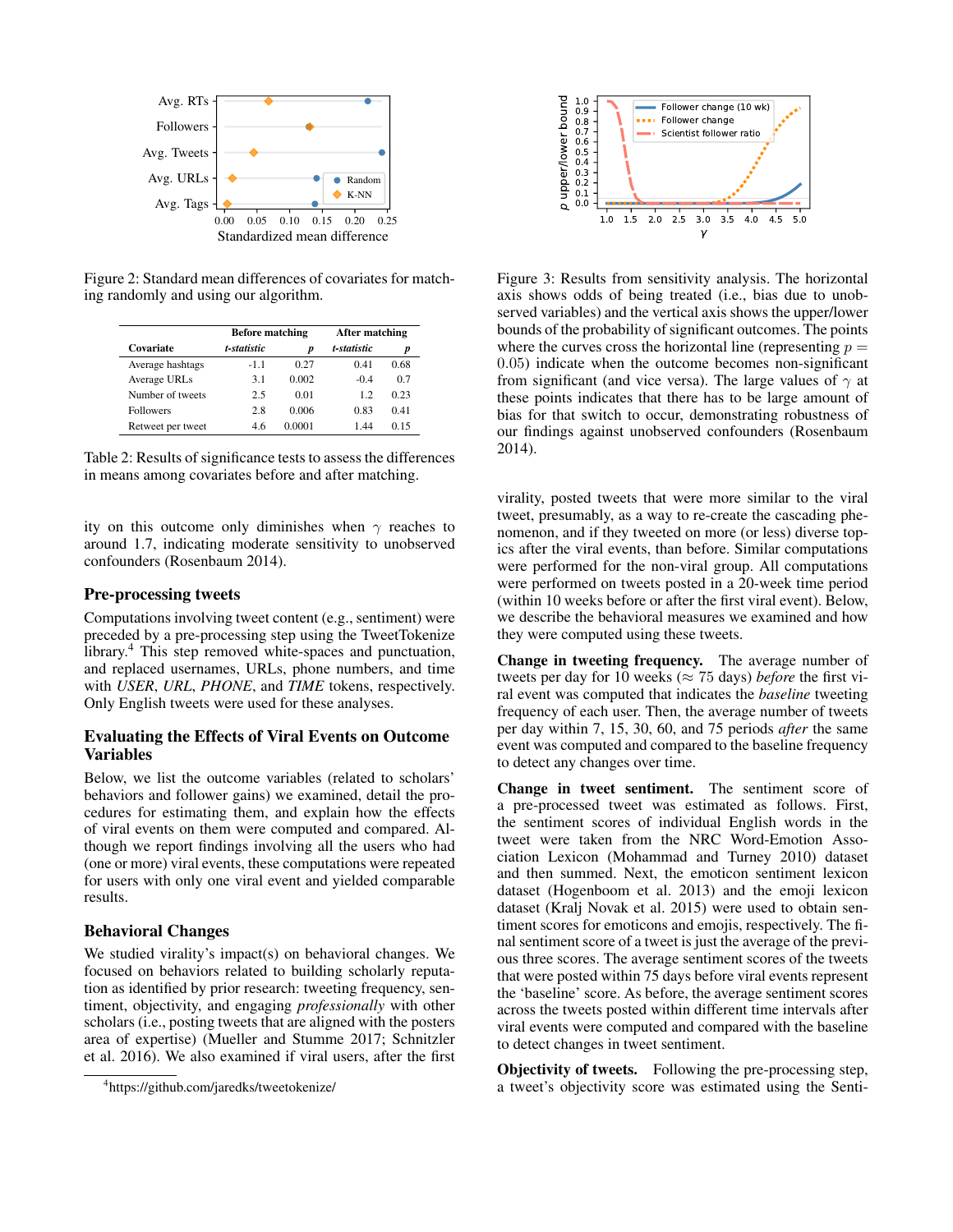WordNet dataset (Baccianella, Esuli, and Sebastiani 2010). Each lexicon in this dataset has both positive  $(P)$  and negative (N) *subjectivity* ratings. The objectivity of a lexicon was calculated using the equation:  $objectivity = 1 - (P +$  $N$ ) (Baccianella, Esuli, and Sebastiani 2010). The average objectivity score across all tokens in a tweet represents to what extent the tweet was free from positive/negative subjectivity of the author. Change in objectivity was compared in a similar way as the sentiment estimates.

Similarity of tweets with users' professional expertise. We examined if post-virality tweets were more (or less) related to their authors' professional expertise compared to pre-virality tweets. To do that, first, we estimated users' area(s) of professional expertise using list membership (Ghosh et al. 2012). Using TF-IDF, the top five keywords were identified from the titles and descriptions of all lists that a user created or subscribed to. The keywords were then embedded in a vector space using Gensim (Rehurek and Sojka 2010) library and a FastText (Bojanowski et al. 2016) model for vector embedding that was trained with 400 million tweets (Godin 2019). Next, we computed the *World Mover's Distance* (WMD) (Kusner et al. 2015) between the keywords and a tweet (after embedding it in the same vector space). WMD between two text sequences is the sum of the distances from each word of one sequence to the nearest word (in a vector space) of the other sequence. WMD allows one to compute a 'meaningful distance' between two text documents even when they share no common words and has been shown to outperform other state-of-the-art methods (Kusner et al. 2015).We treat WMD as the similarity measure of a tweet with the tweeter's professional expertise where smaller WMDs indicate more similarity.

Similarity of tweets with the viral tweet. We examined if users, after experiencing the first viral event, posted tweets that were more (or less) similar to the viral tweet than before. To do that, first, for each viral user, we computed average similarity of the first viral tweet with the tweets posted within 75 days *before* that tweet. This score represents 'baseline' similarity. Next, the average similarity of the viral tweet with the tweets posted within different intervals  $(7, 15, 30, 15)$ 60, and 75 days) *after* the viral event was computed and compared to the baseline similarity. Similar computation was repeated for tweets posted within those intervals *before* the first viral event to verify whether any observed change in similarity was due to the experienced virality or simply a function of time (e.g., people may post similar tweets for a specific amount of time regardless of the tweets' popularity). The similarity between two tweets was indicated by the Word Movers' Distance (WMD) between them after they were embedded in a vector space; lower WMD indicates higher similarity between two tweets.

Diversity in tweet topics. We examined if tweeters diversify the tweet topics after experiencing virality compared to the non-viral group. We trained an LDA (Latent Dirichlet Allocation (LDA) (Blei, Ng, and Jordan 2003)) model using all tweets posted by users in both viral and non-viral groups. To improve model accuracy, we identified and extracted unigrams, bi-grams, and tri-grams in tweets using Gensim's 'Phraser' module (Rehurek and Sojka 2010) and used them to train several LDA models. The number of topics was set as a hyper parameter, which varied from 50 to 500 with a step size of 50. The models were evaluated based on the coherence score, which is a widely used metric to evaluate topic models (Röder, Both, and Hinneburg 2015). We picked the model with 100 topics as it had the highest coherence value. Then, tweets posted within 75 days before the viral events were combined and the top five topics (based on probability) were identified using the trained LDA model. Next, for each topic, the top five words/phrases were extracted from the model and pairwise similarities among these 25 phrases were computed and summed that indicated how similar the tweets' topics were. The difference in similarity score for tweets posted after viral events and tweets posted before viral events was computed; a positive value indicates less diversity in tweet topics after virality than before. Similar computations were done for non-viral users. The differences in similarity scores were then compared to assess whether viral events impacted the topic distributions of tweets.

# Changes in the Number and Composition of Followers

Change in the number of followers. To measure viral events' influence in follower gain, the changes in followers of viral and non-viral groups after 10 weeks of the respective first viral events were compared. To assess the long-term impact, the same comparison was made at the end of the data collection period.

Change in the proportion of 'scientist' followers. For both viral and non-viral groups, their followers who are also scientists were identified using scientist titles compiled by Ke, Ahn, and Sugimoto (2017): if at least one title was found in the profile description of the followers, they were considered as scientists. The change in the proportions of scientist followers between two time points—immediately before the first viral event and at the end of data collection period were compared for both viral and non-viral groups.

# Findings

# Descriptive Statistics

We identified 1,426 viral tweets posted by 670 users. Most of these tweets received less than three hundred retweets:  $mean = 515, sd = 2721, min = 50, Q1 = 72, Q2 = 113,$  $Q3 = 243$ , and  $max = 63695$ . There were 147 (10.3%) non-English tweets from 69 users. The number of viral events per user ranged from 1 to 18: a majority of the viral users (54%,  $N = 366$ ) had only one viral event, 132 (20%) and 65 (9%) had two and three viral events, respectively, and 63 (9.4%) had five or more viral events. During the 20 week period covering the viral events (10 weeks before and after the viral events), the viral users posted 239,459 novel tweets (i.e., those with some original content, and not simply retweets) where 214,330 (89.5%) of them were in English. Within the same time period, non-viral users posted 150,796 novel tweets; 121,445 (80.5%) of them were in English.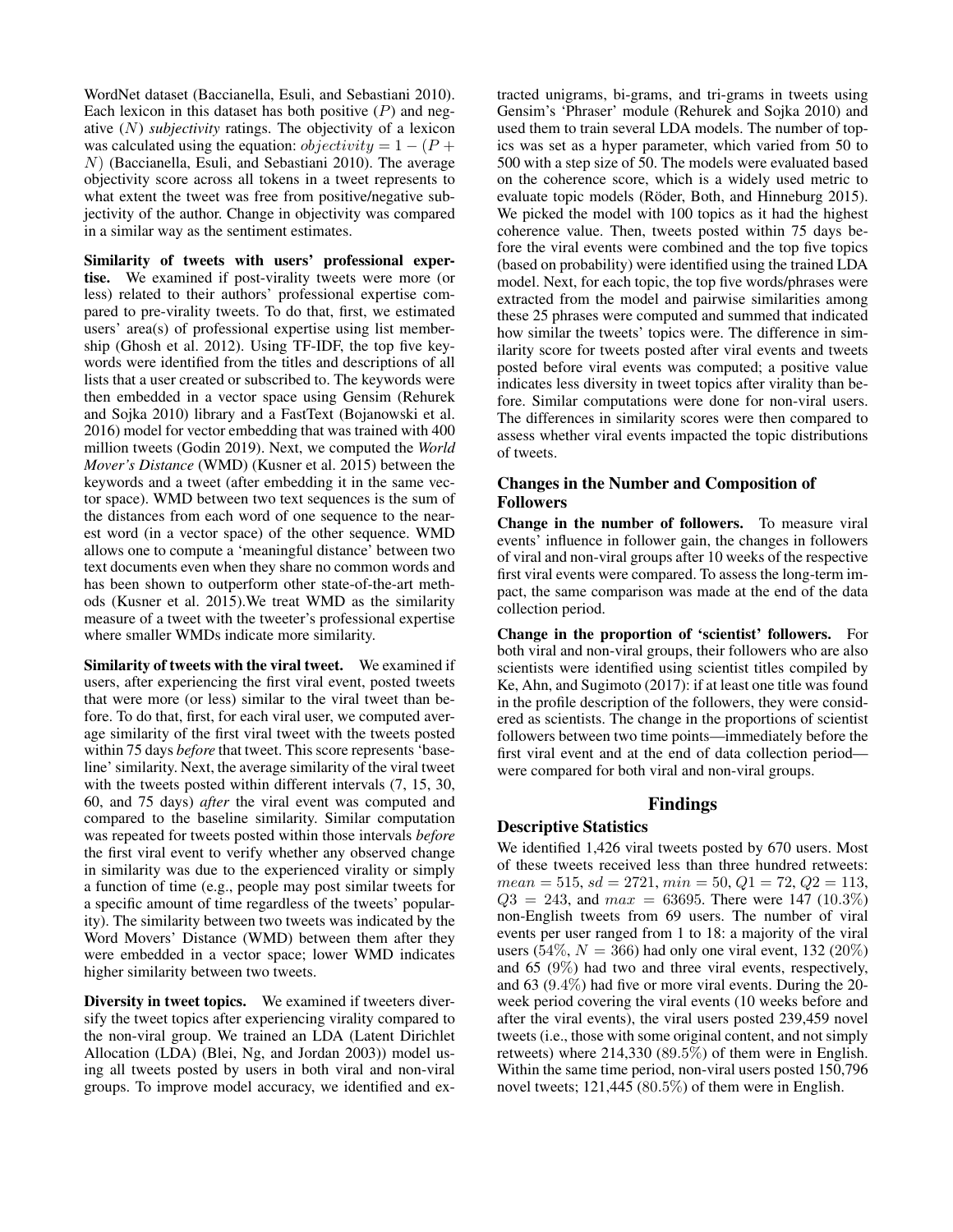#### Influence of Viral Events on Tweeting Behaviors

Tweet frequency. Fig. 4a shows the number of tweets per day for different time intervals before and after viral events. Immediately after experiencing virality, users increased tweeting activities, which then dropped off after some time. Viral users posted significantly more tweets within 7, 15, and 30 days after the viral event compared to their baseline frequency ( $t = 4, 2.92, 2.3, d =$ 0.17, 0.13, 0.10 and  $p < .001$ ,  $p = .004$ , and  $p = .021$ ). Differences for more than the 30 day interval were not significant. In contrast, non-viral users reduced tweeting activities over time; they posted significantly lower number of tweets in all intervals compared to their baseline frequency ( $t = -3.13, -2.57, -3.10, -3.06, -3.12, d$  $0.10, 0.10, 0.10, 0.11, 0.11$  and  $p = .002, .01,$  and .002).

Change in tweet-sentiment. Fig. 4b shows the changes in the sentiment of tweets posted within different time intervals after the first viral event compared to the mean sentiment scores of tweets posted within 75 days before that event. Tweets posted by viral users within 7 and 15 days of experiencing viral events had a higher (positive) sentiment ( $t = 2.66, 2.87, d = 0.15, 0.14,$  and  $p = .012, .007$ ) than their baseline; but after this interval sentiment scores reverted to the baseline levels. No significant difference in tweet sentiment was found for the non-viral group.

Change in objectivity. Viral users posted tweets that were more factual and contained less subjective opinions compared to the non-viral users (Fig. 4c). The objectivity scores of their tweets went even higher after the viral events: for all intervals, the tweets had higher objectivity scores compared to the tweets they posted over 75 days before the viral events  $(t = 2, 2.51, 3.42, 3.91, 4.28, d = 0.9, 0.9, 0.10, 0.11, 0.12)$ and  $p = .042, .016, .001$  for 7, 15, and 30 days and  $p < .001$ for 60, and 75 days intervals, respectively). No difference in the objectivity score was found for the non-viral group.

Similarity of tweets with users' professional expertise. The mean World Mover's Distance (WMD) between professional expertise and tweets posted within 75 days before viral events was 7.65 and 7.68 for the viral and non-viral groups, respectively. Thus, both groups behaved similarly in posting tweets aligned with their professional expertise. This behavior remained unchanged after viral events (mean WMD 7.68 and 7.67 for viral and non-viral groups, respectively).

Similarity of tweets with viral tweet. Tweets that were posted during the surrounding days of viral events were more similar to the viral tweets (i.e., lower WMD) where the most similar tweets were posted immediately following the viral events (Fig. 4d). The tweets posted within 7, 15, 30, 60, and 75 days *after* the viral event were more similar to the viral tweet compared to the baseline similarity (i.e., average similarity of tweets posted within 75 days before viral event with the viral tweet, indicated by the dotted line in the plot) ( $t = -3.33, -4.17, -3.89, -3.56, -3.18$ ,  $d = 0.22, 0.26, 0.23, 0.21, 0.19,$  and  $p < .001$  in all cases). The similarity between tweets posted within the same intervals *before* the viral tweet did not differ from the baseline



Figure 4: Tweeting frequency, sentiment and objectivity of the tweets, and similarity of tweets with the viral tweet; they were measured using tweets posted within 7, 15, 30, 60, and 75 days intervals before and after the viral events. The similarity of tweets with the viral tweet was measured only for viral users, as shown in Fig. 4d where the dotted line represents the 'baseline similarity' score. Note that, in Fig. 4b and 4c, measurements (sentiment and objectivity) before the viral event (the 'baseline' measurements) are not parallel to the x-axis. This is because the comparisons were pairwise, i.e., measurements for a specific time interval after viral events for each user were compared to the baseline measurements of the same user. But not all users tweeted within a given interval (e.g., seven days) after the viral event, and they were not considered when the means of sentiment and objectivity were computed. Thus, these baseline measurements varied across the time intervals.

similarity ( $p = .58, .71, .66, .96, .98$ ). These results suggest that the similarity among tweets posted by the same user may not vary as a function of time; instead, the users may have deliberately posted tweets that were more similar to the tweet that went viral.

Diversity in tweet topics. For viral users, the tweets posted before the viral events had an average similarity score (as measured from similarities between pairs of keywords) of 144.37 (SD= 27.30), while the score for the tweets posted after the viral events was 140.53 (SD=36.04). For non-viral users, the average similarity scores in tweet topics before and after the analogous time points were 137.41 (SD=38.38) and 117.90 (SD=59.19), respectively. Thus, both groups had diversified tweets over time, although non-viral users did so at a significantly larger scale ( $t = 6.1$ ,  $d = 0.32$ , and  $p < .001$ ). In other words, experiencing virality resulted in more focused tweeting in terms of topic distribution.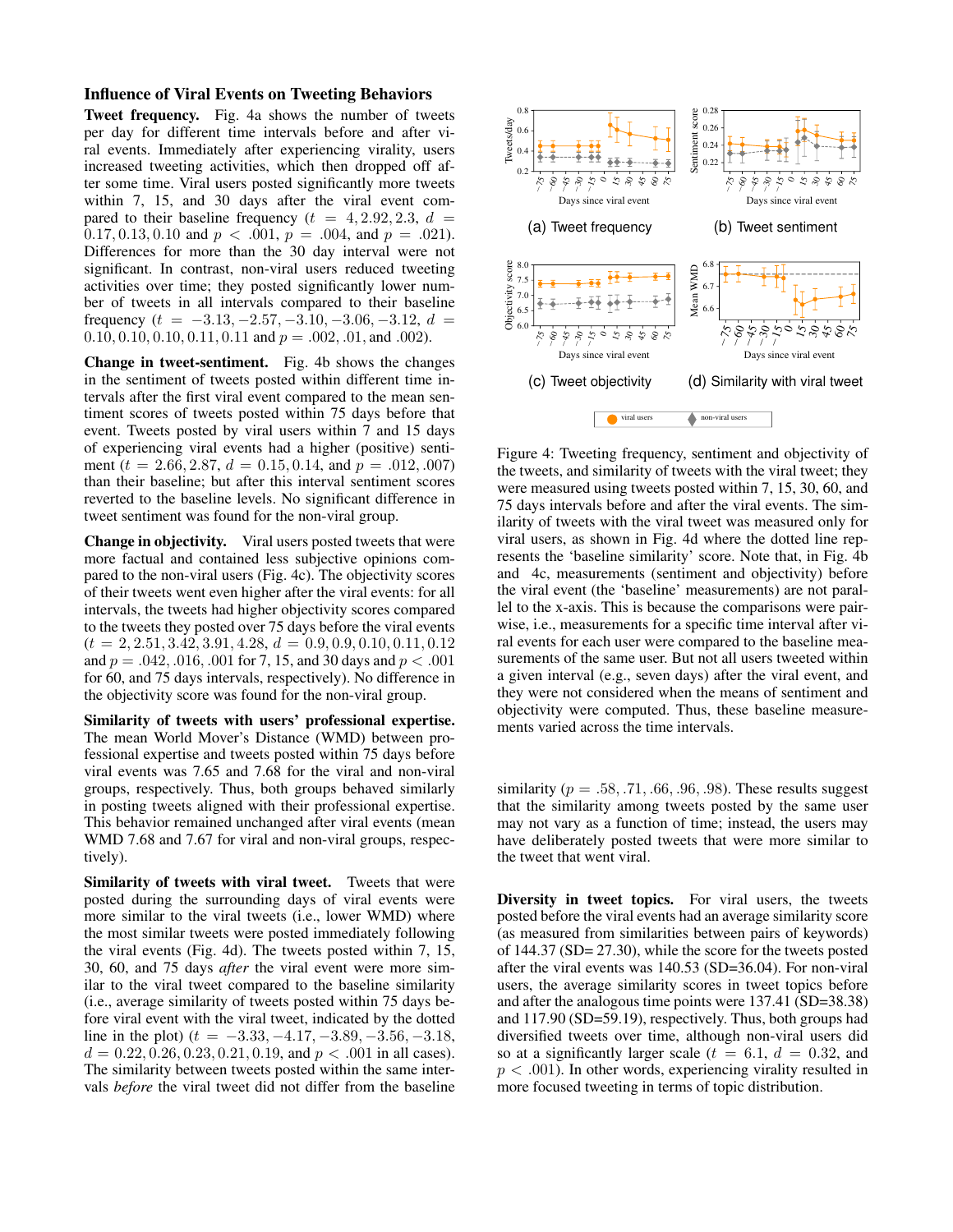# Impact of Viral Events on Gaining Followers

Gaining followers. Ten weeks after the first viral event, the viral group gained followers: mean  $= 322.9$ , SD  $= 1196$ , median = 133. The matched non-viral group also gained followers within this time period: mean =  $66.8$ , SD =  $162.5$ , median = 34. The changes in followers had log-normal distributions, as verified by conducting Kolmogorov-Smirnov tests of goodness of fit ( $ks = .041$ , .046 for viral and nonviral groups, respectively,  $p > .2$  in both cases). The difference between the two groups were compared using a *Mann-Whitney U* test:  $u = 70339.0$ ,  $p < 0.001$ , with a 'large' effect-size (r=0.62) (Cohen 1988), indicating that virality indeed resulted in large gains in followers.

At the end of our data collection period, the average follower gain was 2,793.7 (SD = 9356.4, median = 998) for the viral group and  $652.14$  (SD = 2515.9, median = 283) for the non-viral group. By comparing the log-normal distributions of follower gains (ks = .036 and .035,  $p > .4$  in both cases), we detected a 'medium' to 'large' effect (r=0.49) of virality in increasing followers ( $u = 113686$ ,  $p < 0.0001$ ) in the long-term.

Change in the proportion of 'scientist' followers. Before the first viral event, on average, 11.2% followers of the viral users were scientists, and at the end of the data collection period, this proportion became 10.9%. The difference between these proportions was negative and significant  $(t = -2.84, d = 0.04, p < 0.001)$ . For non-viral users, the proportions were 9.2% and 9.3% during the same time points, but the difference was not significant ( $p > 0.05$ ). Thus, virality facilitates a slightly greater reach to the general public.

### Robustness of the findings

To demonstrate that our findings represent true differences between the viral and non-viral groups, we conducted random-split analyses. Specifically, we randomly assigned treatment and control conditions to users and again compared the three outcomes (change in followers after 10 weeks, change in followers at the end of data collection period, and change in the proportion of scientist followers) between these two groups using the Mann-Whitney U test. In all cases, the effect size was negligible (0.00008, 0.01, and 0.03), and not significant (all  $p > 0.1$ ). These results further corroborate our findings.

#### **Discussion**

Developing an online-presence is becoming increasingly important for scientists and researchers. Atlhough many studies have documented why and how celebrities use social media and behave online, scientists' goals for using these platforms differ than those populations. Celebrities engage with social media to seek publicity for their already famous public personae, and, thus, their actions are oriented toward projecting an intimate and relatable image while maintaining fans' expectations (Marwick and boyd 2011). The goal of scholars are probably closer to micro-celebrities. The term micro-celebrity was coined by Senft (2008) to refer to people that aim to develop a following by leveraging digital media technologies. They use social media to develop a self-brand, and they personally engage with their followers (Abidin 2018; Senft 2008). However, big differences exist in the goals of micro-celebrities and scholars, e.g., scientists serve multiple audiences, and their professional success is tied to scientific contributions and recognition within the community (Kozinets 2017). Thus, it is important to document scientists' behaviors on social platforms and how they change behaviors after receiving attention from their peers.

In this paper, we examined how scientists adjust their Twitter behavior after their first surges in visibility, which we called micro-viral events. We employed a longitudinal dataset of scientists on Twitter that captured both tweeting activities and their follower network structure over a span of two years and eight months. Different from prior studies, our definition of virality included both absolute and relative measures, as we seek to identify the impact of events that are 'exceptional' relative to the users' usual experiences on Twitter, and investigated how such events influenced the users' subsequent engagement with and their popularity on the platform.

Our results suggest that scientists modify their behaviors after experiencing micro-virality. We observed increased engagement with the platform: both tweeting and re-tweeting frequency surged immediately after viral events. For a short period after the viral event, we also observed that tweets expressed more positive sentiments but reverted to normal after a few weeks.

Our results also suggest that viral users consistently posted tweets with more objective content compared to the non-viral group, which was further enhanced after experiencing a viral event. Moreover, following the event, users posted tweets that were more similar to viral tweets and focused on fewer topics. None of these behavioral changes were observed for the non-viral users who had similar profiles and tweeting patterns as the viral users until the later group experienced viral events. Since we analyzed our data using a matching-based causal inference framework, these group differences may be attributable to the viral events.

These behavioral changes agree with the previously identified behaviors that are beneficial for building online reputation (Suh et al. 2010; Schnitzler et al. 2016). However, our data did not allow us to examine whether the users strategically changed their behaviors to get additional viral events and/or followers, which is an interesting direction for future research.

Finally, our analysis shows that scholars on Twitter accrued significantly more followers in the long term after experiencing micro-viral events relative to comparable nonviral scholars. While prior work has established correlations between large-scale viral events and follower-gain (Myers and Leskovec 2014), we define virality relative to the users' past experiences, and we established causal relationships between micro-virality and the observed outcomes.

# Limitations

Although we collect a novel longitudinal dataset that allows us to study the evolution of users' followers and tweeting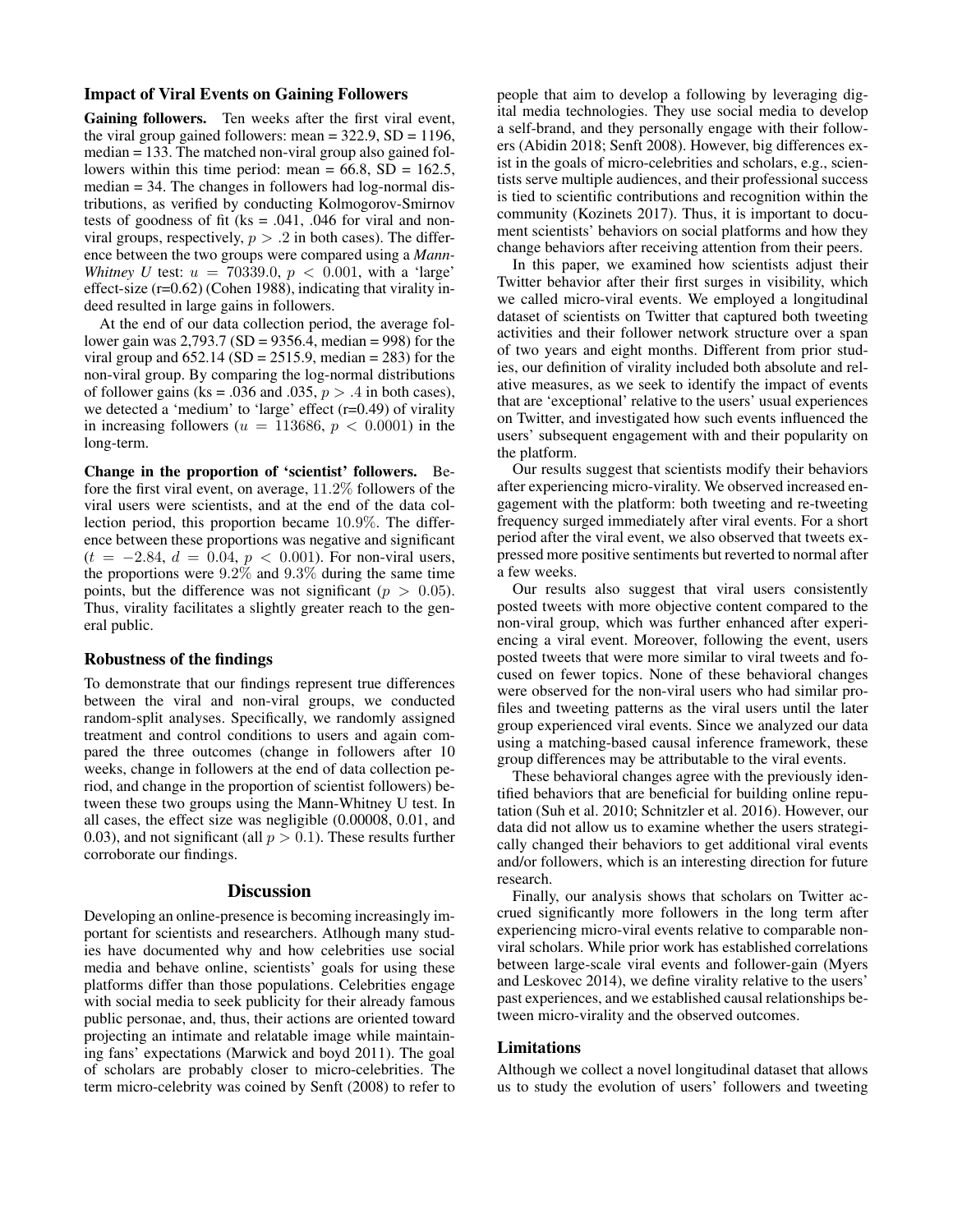behaviors, our data is limited to a small subset of Twitter users (scientists). Personal reputation and broad impact of one's work is particularly important for career outcomes in the academia. Thus, it might have been easier to observe behaviors related to advancing one's reputation, visibility, and diffusion of work in this group of users. People in other professions, however, may behave differently, and our results may be less relevant to other populations.

One of our key motivations for engaging in this research was to understand how Twitter users may leverage the platform to enhance their professional reputation. In practice, we analyzed the impact of viral events on follower gain and users' tweeting behaviors. Although the number of followers indicates 'popularity' on Twitter, and being followed and discussed by fellow scholars may result in increased scholarly reputation, more research with other metrics and proxies is needed to further triangulate the effects of virality on *professional reputation*.

We approximated virality as random exogenous events; but they could be the result of a deliberate strategy to increase visibility on the platform or confounded by unobserved characteristics of the users that may lead to large follower accumulations. Although we attempted to reduce confounding bias through matching and demonstrated the robustness of our findings against *unobserved* confounders through sensitivity analyses, causal effect can rarely be established with certainty from observational data.

Finally, our analysis was limited to Twitter. Other external, unobserved factors might have influenced virality and changes in behaviors and followers (e.g., popularity on other platforms or research findings being discussed in the news).

#### **Conclusions**

When people's posts on social media go viral, it can have a major impact on their lives, both positive and negative. Such viral events can also cause significant changes in people's posting behaviors, particularly if virality is experienced for the first time.

We monitored a population of scientists  $(N=17,157)$ , who are known to leverage Twitter to increase professional reputation, for nearly three years. We identified 670 scientists who experienced 'micro-viral' events—viral events that may be insignificant for popular users but an 'extraordinary' experience for a large fraction of Twitter users—for the first time in their profile's lifespan. We then examined how micro-viral events influenced the subsequent behaviors of viral users on Twitter, and the long-term effect on the total number of their followers as well as the composition of the followers.

We found that after experiencing virality, users increased tweeting and retweeting frequency, posted tweets that were more objective and similar to their viral tweets, expressed a higher positive sentiment, and focused on fewer topics. Additionally, viral users gained and retained followers at a higher rate than non-viral users, and virality helped scientists to reach Twitter users outside of the scientific community. Although our strategy is not without limitations, these findings may advance our understanding of how 'everyday' Twitter users react to 'unusual' visibility at a scale they

had never experienced before. Additionally, our methodology may be leveraged by platform developers to detect viral events and increase the associated users' engagement with the platform and motivate them to improve the quality of user-generated content.

# Acknowledgment

This research was supported in part by the National Science Foundation under award number CNS-1252697 and the Air Force Office of Scientific Research under award number FA9550-19-1-0391.

### References

Abidin, C. 2018. *Internet celebrity: Understanding fame online*. Emerald Group Publishing.

Adelani, D. I.; Kobayashi, R.; Weber, I.; and Grabowicz, P. A. 2020. Estimating community feedback effect on topic choice in social media with predictive modeling. *EPJ Data Science* 9(1): 25.

Amon, M. J.; Hasan, R.; Hugenberg, K.; Bertenthal, B. I.; and Kapadia, A. 2020. Influencing Photo Sharing Decisions on Social Media: A Case of Paradoxical Findings. In *the Proceedings of the IEEE Symposium on Security & Privacy (SP '20)*. IEEE Computer Society. doi:10.1109/SP.2020. 00006. URL https://doi.ieeecomputersociety.org/10.1109/ SP.2020.00006.

Arató, A. 2019. Experience: my face became a meme. URL https://www.theguardian.com/lifeandstyle/2019/nov/ 08/experience-hide-the-pain-harold-face-became-memeturned-it-into-career.

Baccianella, S.; Esuli, A.; and Sebastiani, F. 2010. SentiWordNet 3.0 : An Enhanced Lexical Resource for Sentiment Analysis and Opinion Mining SentiWordNet. *Analysis* 10(2010): 1–12. ISSN 09255273. doi:10.1.1.61.7217. URL http://nmis.isti.cnr.it/sebastiani/Publications/LREC10.pdf.

Berger, J.; and Milkman, K. L. 2012. What Makes Online Content Viral? *Journal of Marketing Research* 49(2): 192–205. doi:10.1509/jmr.10.0353. URL https://doi.org/10. 1509/jmr.10.0353.

Blei, D.; Ng, A.; and Jordan, M. 2003. Latent Dirichlet allocation. *Journal of machine Learning Research* 3(Figure 1): 993–1022. ISSN 1532-4435. doi:10.1162/jmlr.2003.3.4- 5.993.

Bojanowski, P.; Grave, E.; Joulin, A.; and Mikolov, T. 2016. Enriching Word Vectors with Subword Information. *arXiv preprint arXiv:1607.04606* .

Buccoliero, L.; Bellio, E.; Crestini, G.; and Arkoudas, A. 2020. Twitter and politics: Evidence from the US presidential elections 2016. *Journal of Marketing Communications* 26(1): 88–114. doi:10.1080/13527266.2018.1504228. URL https://doi.org/10.1080/13527266.2018.1504228.

Cohen, J. 1988. *Statistical power analysis for the social sciences*. Hillsdale, NJ: Erlbaum.

Côté, I. M.; and Darling, E. S. 2018. Scientists on Twitter: Preaching to the choir or singing from the rooftops? *FACETS*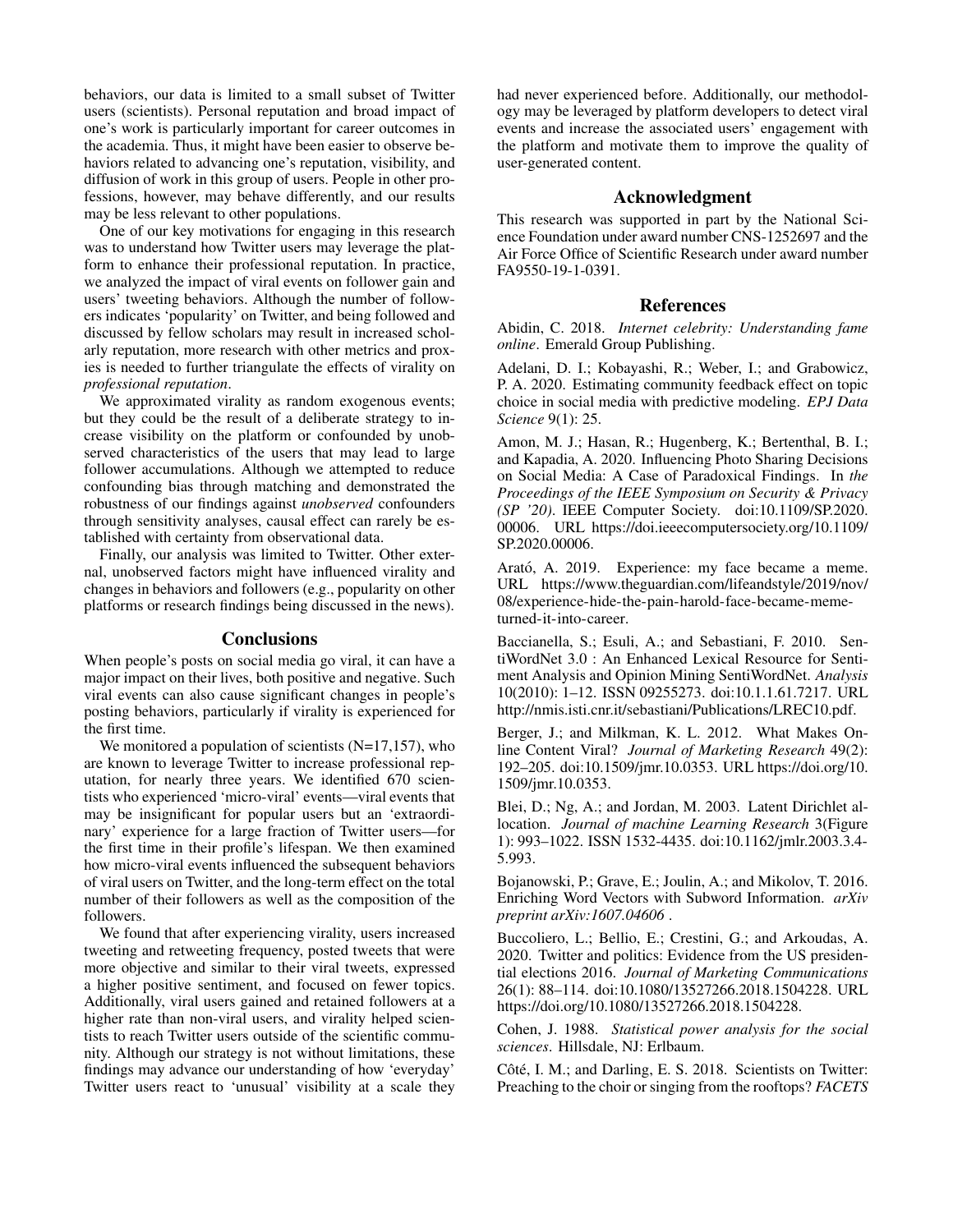3(1): 682–694. doi:10.1139/facets-2018-0002. URL https: //doi.org/10.1139/facets-2018-0002.

Dauenhauer, P. J. 2020. Expand Your Academic Impact with Social Media Best Practices. *Matter* 2(4): 789–793. ISSN 2590-2385. doi:https://doi.org/10.1016/j.matt.2020. 02.017. URL http://www.sciencedirect.com/science/article/ pii/S2590238520300795.

Dow, P. A.; Adamic, L. A.; and Friggeri, A. 2013. The Anatomy of Large Facebook Cascades. *ICWSM* 1(2): 12.

Dudo, A.; and Besley, J. C. 2016. Scientists' Prioritization of Communication Objectives for Public Engagement. *PLOS ONE* 11(2): 1–18. doi:10.1371/journal.pone.0148867. URL https://doi.org/10.1371/journal.pone.0148867.

Duffy, B. E.; and Pooley, J. D. 2017. "Facebook for academics": the convergence of self-branding and social media logic on Academia. edu. *Social media+ society* 3(1): 2056305117696523.

Ghosh, S.; Sharma, N.; Benevenuto, F.; Ganguly, N.; and Gummadi, K. 2012. Cognos: crowdsourcing search for topic experts in microblogs. In *Proceedings of the 35th international ACM SIGIR conference on Research and development in information retrieval*, 575–590. ACM.

Godin, F. 2019. *Improving and Interpreting Neural Networks for Word-Level Prediction Tasks in Natural Language Processing*. Ph.D. thesis, Ghent University, Belgium.

Goel, S.; Anderson, A.; Hofman, J.; and Watts, D. J. 2015. The structural virality of online diffusion. *Management Science* 62(1): 180–196.

Guzman, E.; Alkadhi, R.; and Seyff, N. 2016. A needle in a haystack: What do twitter users say about software? In *Requirements Engineering Conference (RE), 2016 IEEE 24th International*, 96–105. IEEE.

Han, J. J. 2020. To Tweet or not to Tweet: no longer the question. *The Annals of Thoracic Surgery* ISSN 0003-4975. doi:https://doi.org/10.1016/j.athoracsur.2020. 04.070. URL http://www.sciencedirect.com/science/article/ pii/S0003497520308663.

Hasan, R.; Bertenthal, B. I.; Hugenberg, K.; and Kapadia, A. 2021. Your Photo is so Funny that I don't Mind Violating Your Privacy by Sharing it: Effects of Individual Humor Styles on Online Photo-sharing Behaviors. In *Proceedings of the 2021 CHI Conference on Human Factors in Computing Systems*, CHI'21. ACM. doi:10.1145/3411764.3445258. URL http://doi.acm.org/10.1145/3411764.3445258.

Ho, D. E.; Imai, K.; King, G.; and Stuart, E. A. 2007. Matching as Nonparametric Preprocessing for Reducing Model Dependence in Parametric Causal Inference. *Political Analysis* 15(3): 199–236. doi:10.1093/pan/mpl013.

Hogenboom, A.; Bal, D.; Frasincar, F.; Bal, M.; de Jong, F.; and Kaymak, U. 2013. Exploiting emoticons in sentiment analysis. In *Proceedings of the 28th annual ACM symposium on applied computing*, 703–710. ACM.

Jenders, M.; Kasneci, G.; and Naumann, F. 2013. Analyzing and Predicting Viral Tweets. In *Proceedings of the 22Nd* *International Conference on World Wide Web*, WWW '13 Companion, 657–664. New York, NY, USA: ACM. ISBN 978-1-4503-2038-2. doi:10.1145/2487788.2488017. URL http://doi.acm.org/10.1145/2487788.2488017.

Jordan, K.; and Weller, M. 2018. Communication, collaboration and identity: factor analysis of academics' perceptions of online networking. *Research in Learning Technology* 26.

Ke, Q.; Ahn, Y.-Y.; and Sugimoto, C. R. 2017. A systematic identification and analysis of scientists on Twitter. *PloS one* 12(4): e0175368.

Kimmons, R.; and Veletsianos, G. 2016. Education scholars' evolving uses of twitter as a conference backchannel and social commentary platform. *British Journal of Educational Technology* 47(3): 445–464. doi:10.1111/bjet. 12428. URL https://bera-journals.onlinelibrary.wiley.com/ doi/abs/10.1111/bjet.12428.

Kozinets, R. V. 2017. Flow my bits, the professor screened: Netnography, academic micro-celebrity, and personal branding. In *Digital tools for academic branding and selfpromotion*, 52–65. IGI Global.

Kralj Novak, P.; Smailović, J.; Sluban, B.; and Mozetič, I. 2015. Sentiment of emojis. *PLoS ONE* 10(12): e0144296. URL http://dx.doi.org/10.1371/journal.pone.0144296.

Kusner, M.; Sun, Y.; Kolkin, N.; and Weinberger, K. 2015. From word embeddings to document distances. In *International conference on machine learning*, 957–966.

Lemon, N.; McPherson, M.; and Budge, K. 2015. Academics Doing it Differently: Wooing, Hooking up and Spinning Stories. *Journal of Perspectives in Applied Academic Practice* 3(2).

Li, J.; and Greenhow, C. 2015. Scholars and social media: tweeting in the conference backchannel for professional learning. *Educational Media International* 52(1): 1–14. doi: 10.1080/09523987.2015.1005426. URL https://doi.org/10. 1080/09523987.2015.1005426.

Marwick, A.; and boyd, d. 2011. To see and be seen: Celebrity practice on Twitter. *Convergence* 17(2): 139–158.

Meishar-Tal, H.; and Pieterse, E. 2017. Why Do Academics Use Academic Social Networking Sites? *The International Review of Research in Open and Distributed Learning* 18(1). ISSN 1492-3831. URL http://www.irrodl.org/ index.php/irrodl/article/view/2643.

Mohammad, S. M.; and Turney, P. D. 2010. Emotions Evoked by Common Words and Phrases: Using Mechanical Turk to Create an Emotion Lexicon. In *Proceedings of the NAACL HLT 2010 Workshop on Computational Approaches to Analysis and Generation of Emotion in Text*, CAAGET '10, 26–34. Stroudsburg, PA, USA: Association for Computational Linguistics. URL http://dl.acm.org/citation.cfm?id= 1860631.1860635.

Mohammadi, E.; Thelwall, M.; Kwasny, M.; and Holmes, K. L. 2018. Academic information on Twitter: A user survey. *PLOS ONE* 13(5): 1–18. doi:10.1371/journal. pone.0197265. URL https://doi.org/10.1371/journal.pone. 0197265.